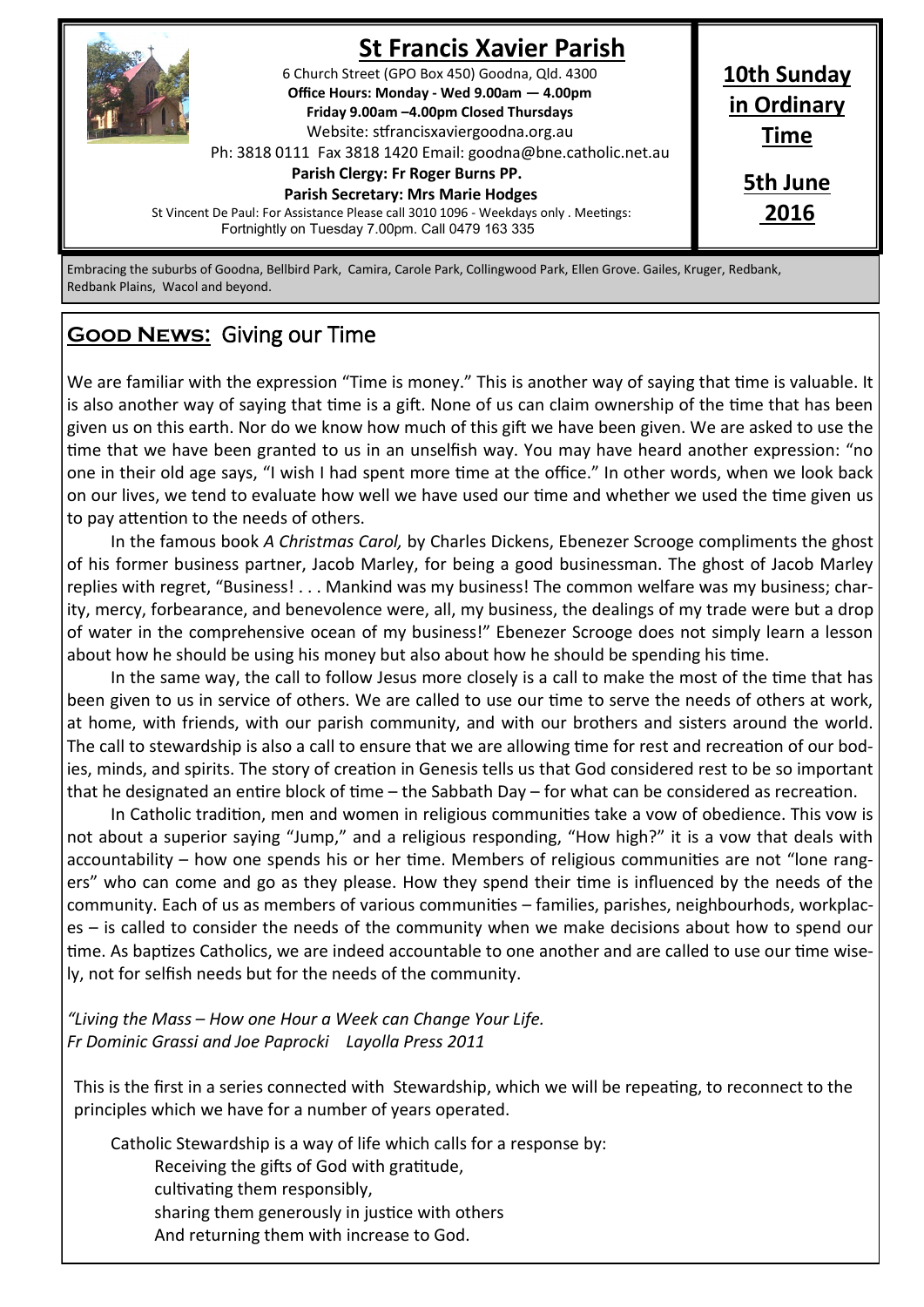**Sacramental Preparation for Confirmation** the Confirmations will be administered by Bishop Joseph Oudeman OFM Cap on Tuesday 21st June at 7.00pm. Parents and Sponsors are reminded that the practice for the Confirmations will be held on Sunday 12th June after the 9.00am Mass.

**All Volunteers** who have given details of their Blue Card to the Office, please call in at the sacristy or the Office. You need to collect a copy of the Archdiocesan Code of Ethical Behaviour Document– you sign one copy and keep the other for yourself.

**Church Cleaners** could you please contact either Pam Dodrill on 3288 4594 or Marie in the office with contact details.

**Queensland Irish Choir** Invite you to **Celtic Winter** Featuring **Queensland Irish Choir** INC Venue: St. Andrew's Uniting Church, Cnr Creek and Ann Stes. Brisbane. Date: Sunday 12th June 2016 Time 2pm-4.00pm Cost \$15 Bookings: Jennifer Dunbar 07 33993129 Mob: 0447 744 788 Email: Jennifer.dunbar@hotmail.com www.qldirishchoir.org.au

### **SVDP No Interest Loan Scheme**

- Do you know somebody who is receiving a Centrelink payment or low income?
- Do they need a new household appliance or medical equipment?
- Have they lived at their current address for at least 3 months?

WELL why not tell them about the St Vincent De Paul Society QLD NO Interest Loans Programs. LOANS can be up to \$1200, with repayments as low as \$30 per fortnight and never pay interest.

If you would like more information on how to apply, please call SVDP Call Centre on 3010 1096.

**Planned Giving** In our Parish there are three ways in which you can take part in Planned Giving, the first is via the Envelopes, Second Direct Debiting from your bank account and thirdly via Credit Card. If you would like to start any one of these methods then please see Marie in the office anytime between now and the third week of June when I will be working on the next years envelope numbers so that the new envelopes can be ready for collection prior to the new financial year.

**Vocation Brisbane** Archdiocese of Brisbane

Cathedral House, 229 Elizabeth Street (GPO Box 282) Brisbane Qld 4001

1300 133 544 vocation@bne.catholic.net.au

**Vocations Novena (V9) Prayer Campaign 7**

**A: At the sight of the crowds Jesus' heart was moved**

B: For they were like sheep without a Shepherd

**A: Jesus said, "The harvest is ready"**

B: "But the labourers are few"

**A: Ask the Lord to send out labourers for the harvest** B: O Lord we pray that young men will answer the call to become priests in Your harvest

**A: And shepherd for your people.**

**Amen**

**Humour** Before a Pastor began to preach one Sunday morning he thought he should explain why he had a band aid on his chin. "As I was shaving this morning I was thinking about today's message when I lost my concentration and accidentally cut my chin with the razor." He then went on to preach the longest message of his life. After the service one of the teens greeted the pastor and said, "Pastor, next week why don't you think about your shaving and cut the sermon.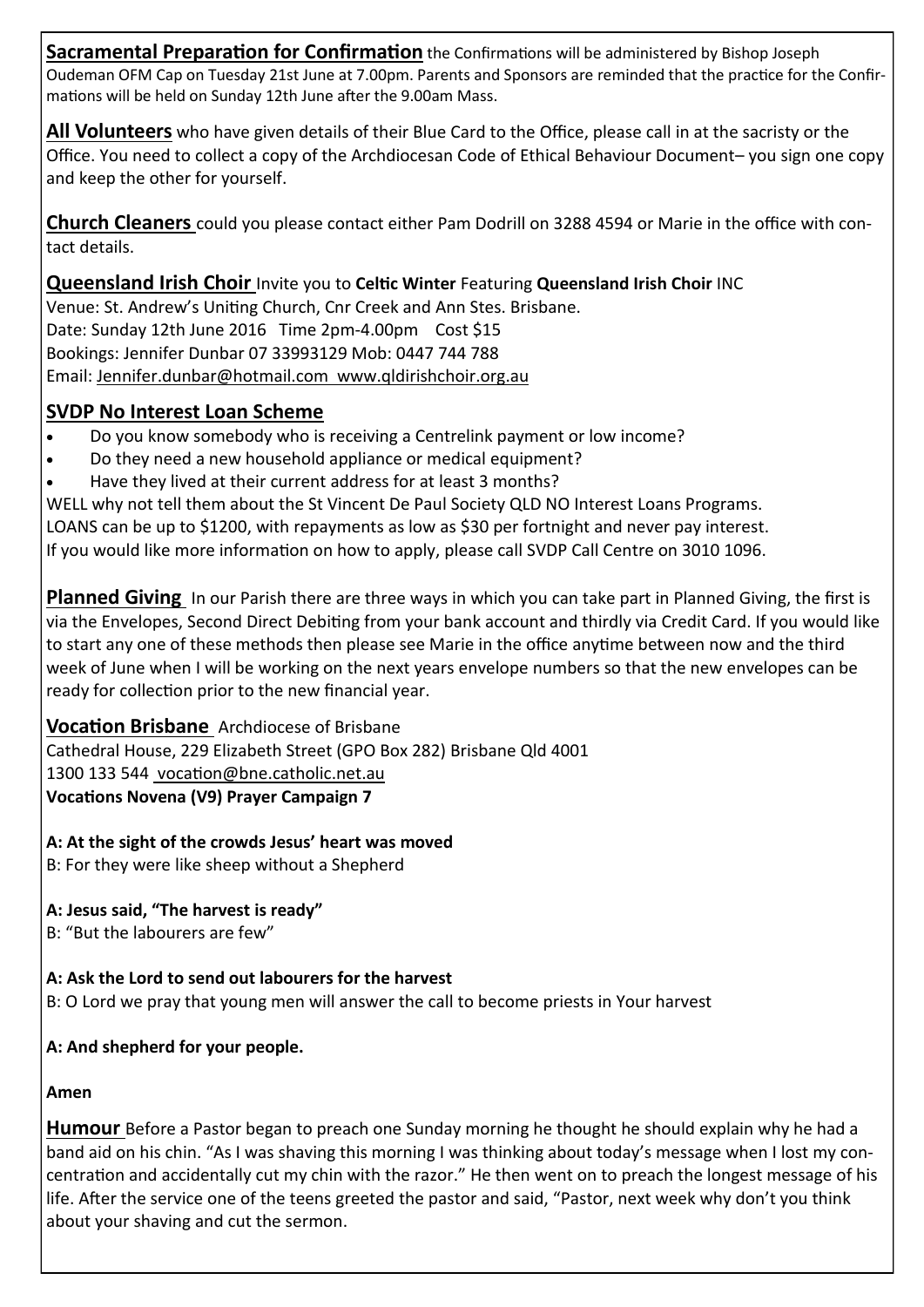

This verse is a great reminder that the Stewardship lifestyle is one of service, putting God first and to "love one another." Unfortunately today, many people have "passion" for activities they enjoy - their job and off-work activities. Many times our "passion" to excel is at the expense of someone else. Maybe we need to focus on a little less passion for our individual concerns and a lot more compassion for others.

*(Accessed on 27 May 2016 from http://archstl.org/stewardship/page/bulletin-inserts)* 

## **STEWARDSHIP**

#### **What is catholic Stewardship?**

Stewardship is a spirituality  $-$  a way of life  $-$  which calls for our response by:

- Receiving the gifts of God with **gratitude**
- Cultivating them **responsibly**
- Sharing them **generously in justice** with others
- Returning the gifts with **increase** to God

#### **The Gifts of God**

Think of God's gifts in broader terms, beyond simply the material goods or security we may enjoy. Consider the preciousness of the following gifts:

- Our faith, hope and love
- Our family and loving relationships
- Our intelligence and skills
- Our imagination and vision
- Our world in all its beauty.

"Stewardship involves a far more radical challenge than the sharing of our resources with the church. There is no doubt that it is important to ask people to live a life of stewardship which is prayerful, planned, proportionate and sacrificial" (Archbishop Thomas Murphy)

What this means in practice is that we have to recognize the gifts that God has given to us, then consciously make a decision to return a proportion of them with an increase.

The gifts may be grouped in three sections:

 $\bullet$ Time Talent Treasure

In terms of **time**, how do you use your time, for yourself, your family, and your God? How much time do you give to the needs of your family? What proportion of your day is given to God in prayer? What sacrifice do you make of 'your' time so that others may benefit?